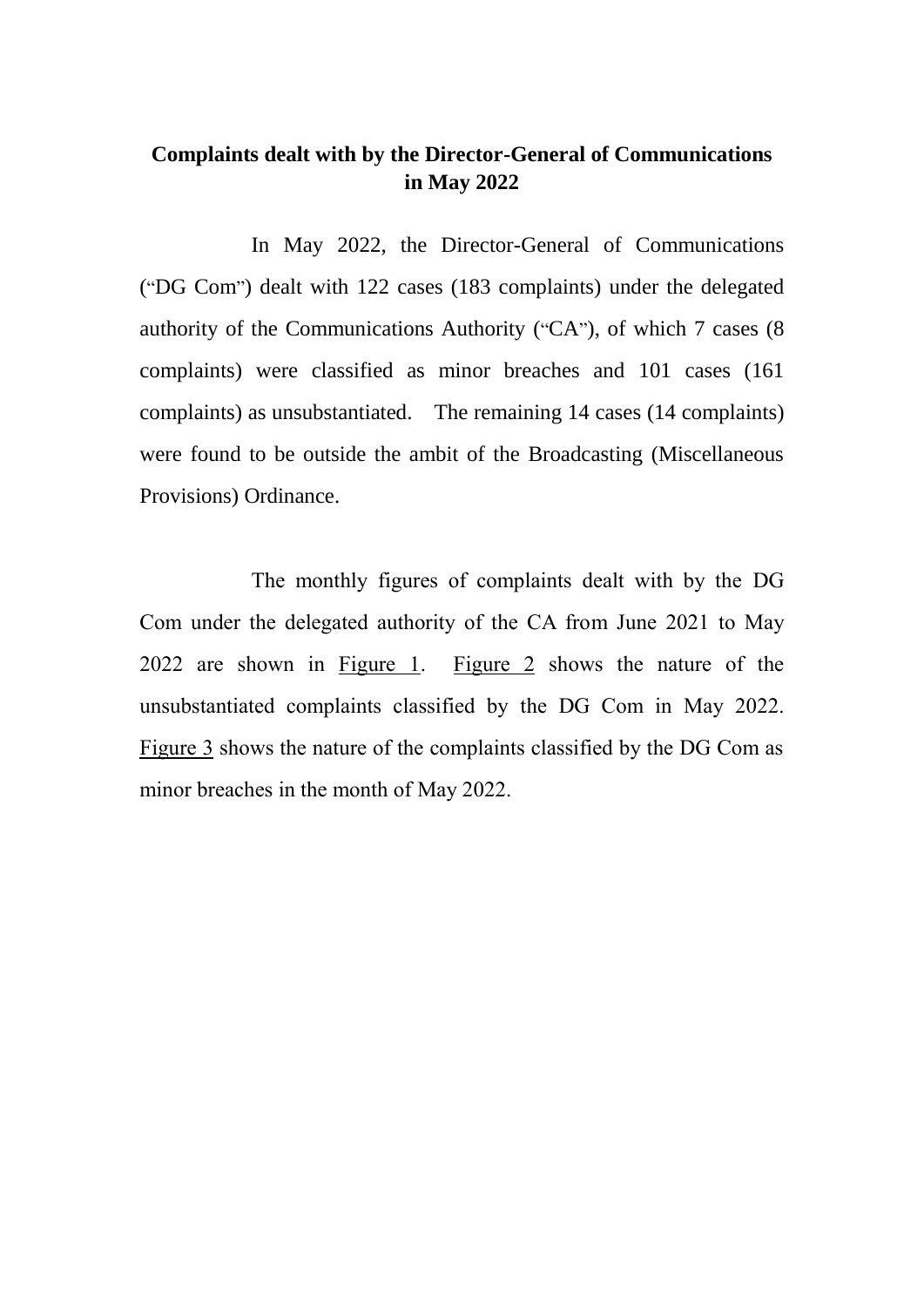## **Figure 1**



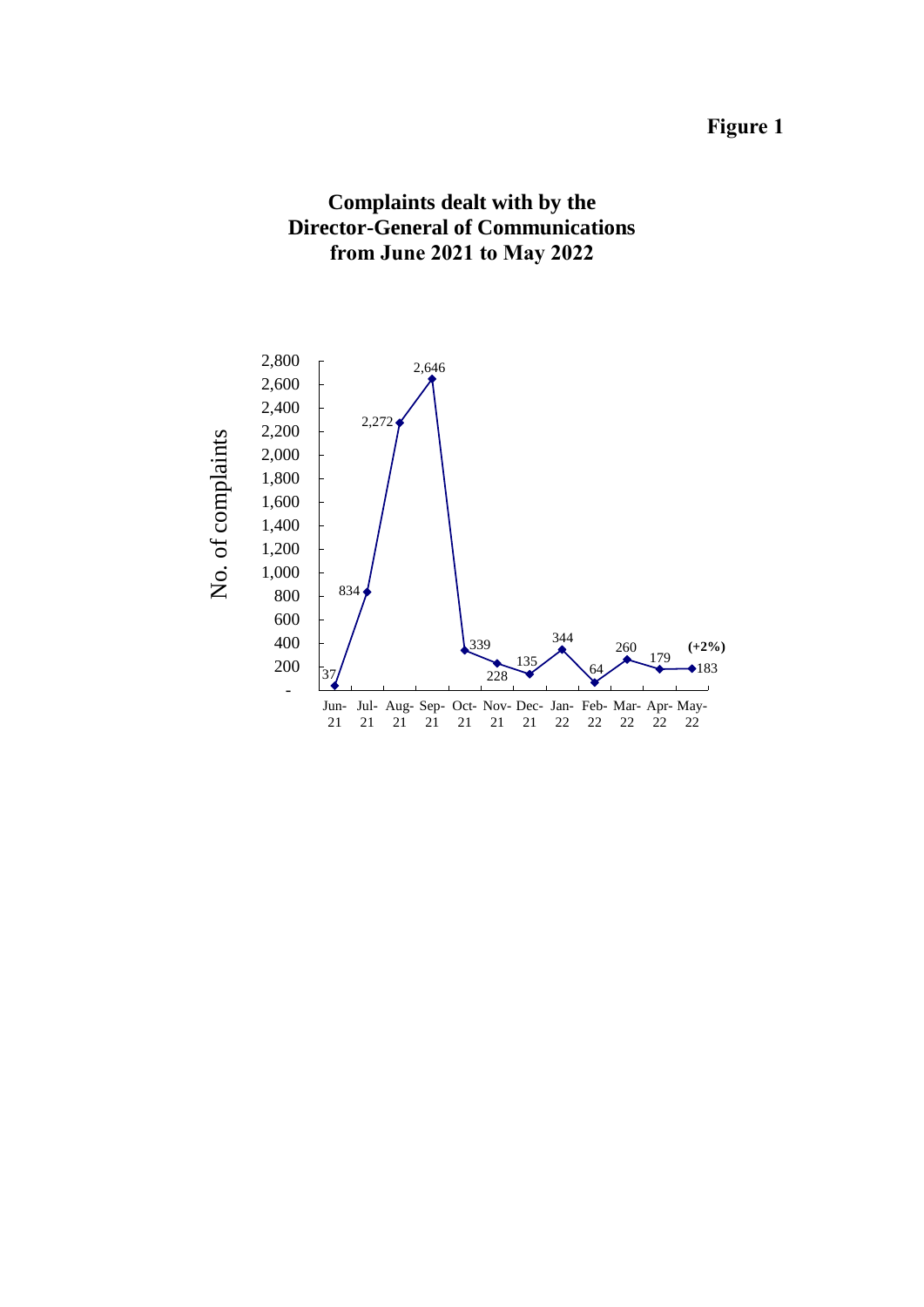

### **Nature of the Unsubstantiated Complaints classified by the Director-General of Communications in May 2022**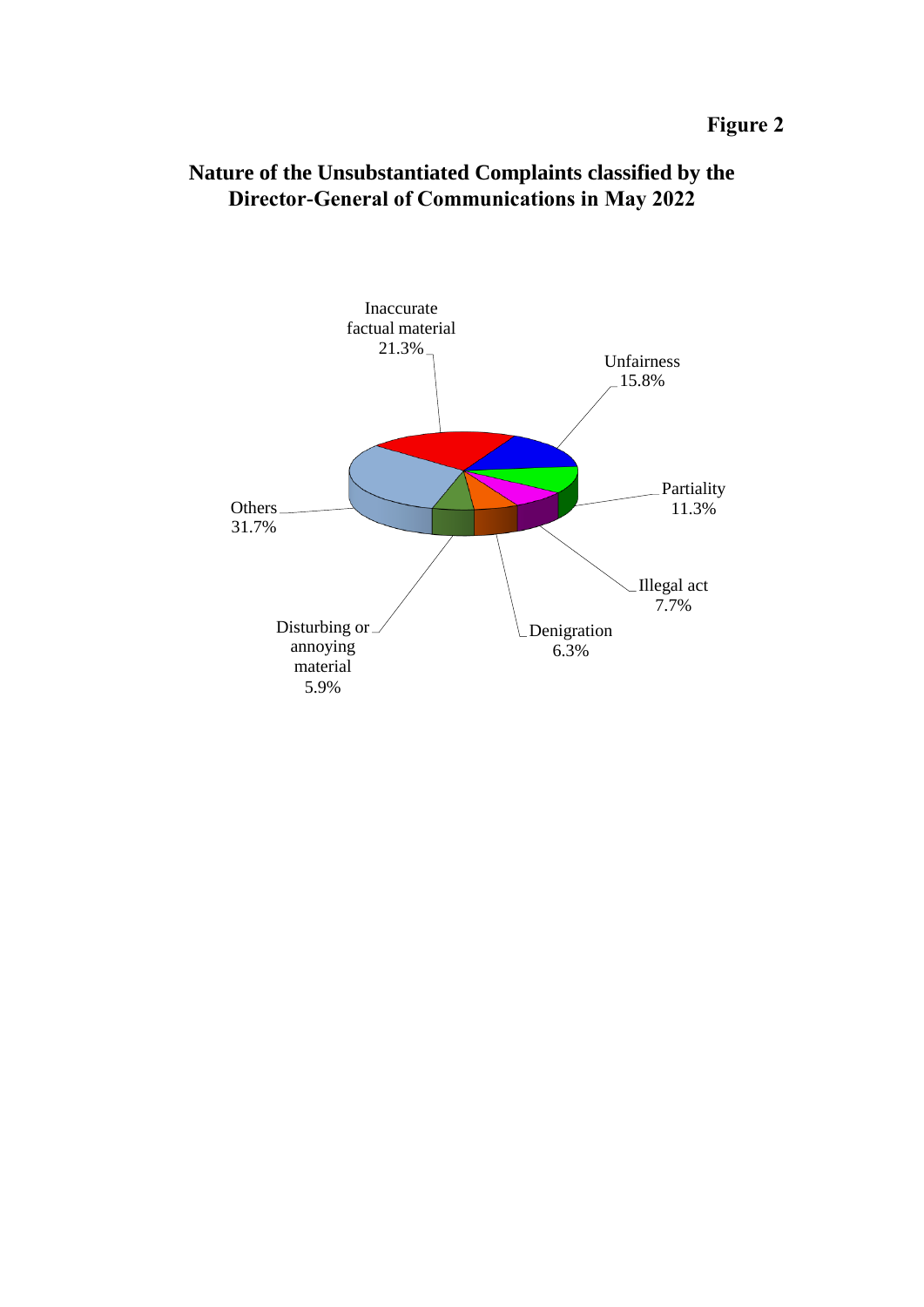# **Figure 3**

# **List of Complaint Cases classified by the Director-General of Communications as Minor Breaches in May 2022**

| <b>Title</b>                          | <b>Channel</b>     | <b>Broadcast Date</b> | <b>Substance of</b>  |
|---------------------------------------|--------------------|-----------------------|----------------------|
|                                       |                    |                       | <b>Breach</b>        |
| TV Programme                          | TVB Jade           | 6.8.2020              | Inaccuracy           |
| "News at 6:30" $(\overrightarrow{7})$ |                    |                       |                      |
| 點半新聞報道)                               |                    |                       |                      |
| Superimposition of                    | <b>HKTVE ViuTV</b> | 21.9.2020             | Display of outdated  |
| Rainstorm Warning                     |                    |                       | rainstorm warning    |
| Signal                                |                    |                       | signal               |
| TV Programme                          | TVB Jade & TVB     | 30.10.2020            | Inaccuracy           |
| "Noon News" $($ $\pm$                 | <b>News</b>        |                       |                      |
| 間新聞)                                  |                    |                       |                      |
| TV Programme                          | <b>TVB News</b>    | 7.11.2020             | Inaccuracy           |
| "News Report" (新                      |                    |                       |                      |
| 聞報道)                                  |                    |                       |                      |
| TV Programme                          | Fantastic TV       | 23.11.2020            | No Chinese subtitles |
| "Money Facetime"                      | Hong Kong Open     |                       | for programme        |
| (財經 Facetime)                         | TV                 |                       | broadcast in         |
|                                       |                    |                       | non-designated       |
|                                       |                    |                       | language             |
| TV Programme                          | Fantastic TV       | 27.1.2021             | Inaccuracy           |
| "Trading Hall                         | Hong Kong Open     |                       |                      |
| Express" (交易所                         | TV & HKCTV         |                       |                      |
| 直播室)                                  | i-Cable Finance    |                       |                      |
|                                       | Info Channel       |                       |                      |
| <b>Various News</b>                   | <b>TVB News</b>    | 3 & 4.2.2022          | Inaccuracy           |
| Programmes (多個                        |                    |                       |                      |